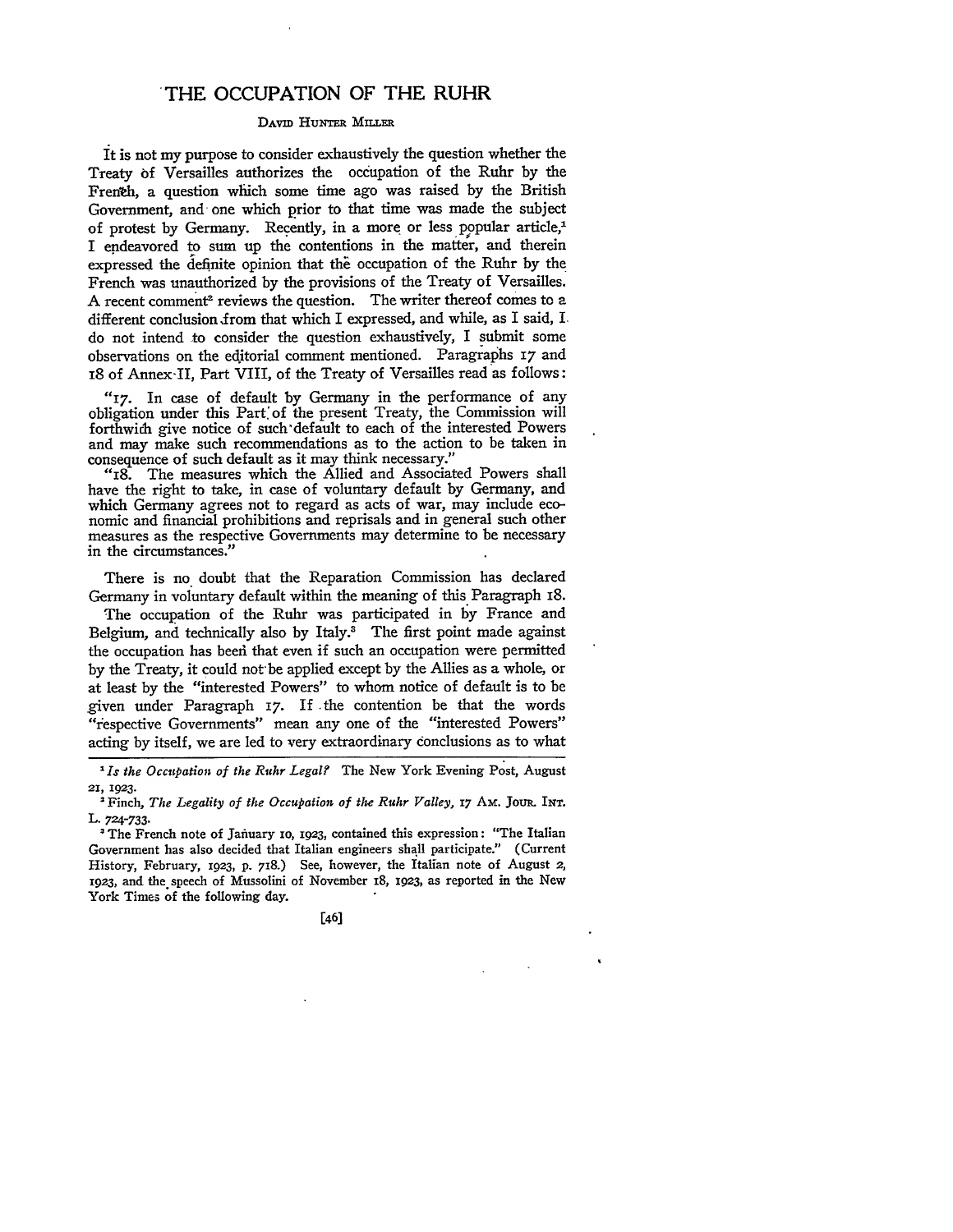might legally happen.' In the present case we have France and -Belgium actirig together, with perhaps Italy; the British hold aloof. Very serious and complicated questions have arisen even from this fact, owing to the continued occupation **by** the British of part of the Rhineland and the necessary British control of communications around Cologne.<sup>5</sup>

However, if the interpretation of the permissibility of single action be admitted to its full extent, there might result a situation of affairs so extraordinary as to be impossible. Different Allied governments might decide to take separate measures which conflicted with one another. What would the legal situation be then? As Sir John Simon has pointed out, suppose that one power decided to blockade Hamburg, and another to collect customs duties there. What would Germany's duty be in such a case,-to facilitate the collection of customs duties and thus oppose the blockade, or to facilitate the blockade and thus prevent the collection of customs duties? It could hardly be contended that it was Germany's duty to do both.6

**"** There is no doubt that in general the Treaty of Versailles contemplates thai action thereunder by the Allied and Associated Governments is to be taken by "common accord." Compare the commend of Holland *(The European Concert in the Eastern Question,* 221) regarding the rights of the Powers in relation to the eastern question under the Treaties of Paris and Berlin. See also the decision of the Arbitrator of a case under the General Act of Berlin of June **14,** 189%, mentioned in Crandall, *Treaties* (2d ed. 1916) **385.**

'See in this connection the London Times Cologne dispatch printed in the New York Times of January 16, **1924.**

'The comment of Sir John Simon on this point is so valuable that I reproduce it in full from The London Times of August 17, 1923:

"(1) Paragraph 18 consists of a single sentence which describes 'the measures<br>which the Allied and Associated Powers shall have the right to take in case of<br>voluntary default by Germany.' This expression 'the Allied' and A Powers' appears again and again in the Treaty, and everywhere it is used to describe a single body, acting together. Thus, the Treaty itself is a Treaty<br>between the Allied and Associated Powers 'of the one part' and German tho other part.' It would be strange if a sentence which sets out to define the measures which the body of Allies may take should end **by** authorizing the invasion of Germany **by** one Allied Power without regard to the views of others." "(2) Part VIII of the Treaty confers upon the Reparation Commission

authority to act on behalf of the Allies and gives it 'wide latitude as to its control and handling of the whole reparation problem as dealt with in this Part of the present Treaty.' If the contention of France is correct, the views of the Commission, as representing the Allied body, might be completely disregarded **by** <sup>a</sup> single Government acting alone." "(3) Some only of the Allied and Associated Powers are interested in repara-

tions, and by Paragraph 17, in the case of Germanys default, the Reparation Commission is to give notice of such default 'to each -f the interested Powers.' When Paragraph 18 goes on to provide that in case of voluntary default, the measures which the Allied and Associated Powers shall have the right to take include 'economic and financial prohibitions and reprisals, and in general such other measures as the respective Governments may determine to be necessary in the circumstances,' surely 'respective Governments' mean the Governments of the interested powers, whose joint determination is then put in force **by** or on behalf of the Allies as a whole. Any other view leads to the absurdity that each inter-ested Power may determine the matter for itself, with the result that contradictory courses may be decided upon, all of which have to be followed **by** the body of Allies at the same time."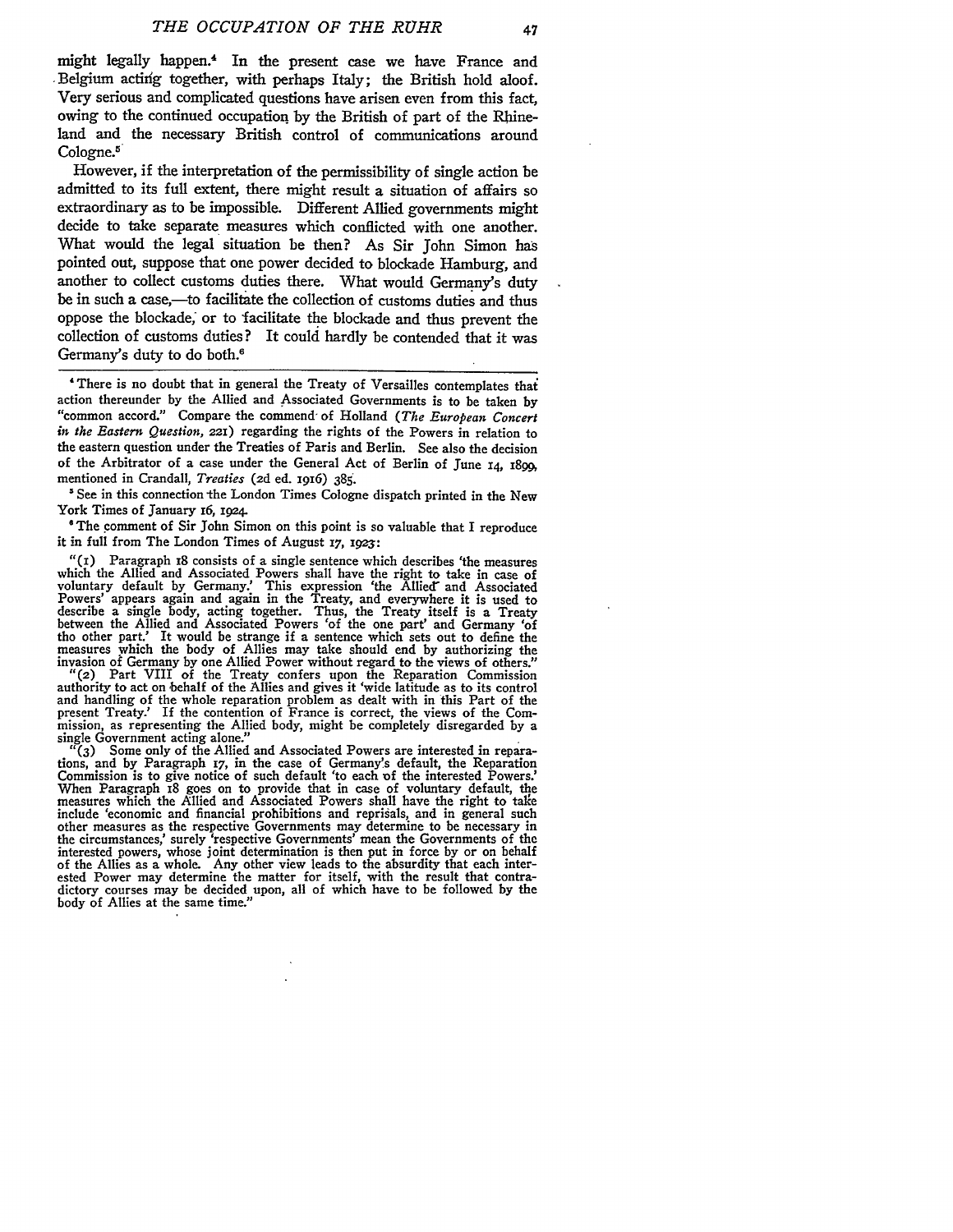As the view that the Treaty permits separate and conflicting actions by different Powers against Germany leads to an absurdity, it is opposed to an elementary rule of construction, thus stated by Vattel **:7**

"Every interpretation that leads to an absurdity ought to be rejected."

Indeed, as Sir John Simon remarked in the letter above mentioned:

"Principles of construction. . **.** . are nothing more than considerations of good sense."

The writer in *The American Journal of International Law* seems to think that because the British, acting alone, relinquished any right to seize the property of German nationals in Great Britain in the case of voluntary default by Germany, the British Government is "estopped" from supporting the German contention on the foregoing point. Of course, if there were such an estoppel, it would have not the slightest bearing on the rights of Germany under the Treaty. There is, however, no such estoppel. The right to seize the property of German nationals in Great Britain is a.right which can be exercised only by the British Government; it is a right which is exercisable only on British territory; consequently, and of course, if and when the British Government decides that such a right shall not be exercised, that is an end of the matter under any possible construction of the Treaty; for even if the Treaty requires the joint action or agreement of the interested Allies under Paragraph 18, there could be no such joint action or agreement without the consent of the British Government.

The main question, however, is whether the occupation of the Ruhr is authorized by the Treaty at all, the German claim being that the Treaty of Versailles does not admit any territorial sanctions. As the writer in *The American Journal of International Law* remarked, there is consequently a difference of opinion as to the meaning of the Treaty. I point out that this difference of opinion, whatever may be or may have been the views of the British Government, is a difference of opinion between Germany on the one hand and the Allied Powers (or some of them) on the other. This is a question which, if not determined by consent of the parties, is to be determined by a resort to the rules of

**':2** Vattel, *Law of Nations* (Carnegie Inst. ed. **1916)** sec. **282;** (Chitty's ed. 1853) **251.**

<sup>&</sup>quot;(4) If, when Germany makes default in reparation payments, in which Britain and Italy are interested as well as France and Belgium, one Power can invade Germany on its own account, so can each of the others. Not only so, but the action taken by one Power may nullify the action taken by another. For<br>example, one Power might impose blockade, while another Power claimed to<br>collect Customs duties at German ports. All this seems wholly contrary to general scheme of the Treaty, which contemplates that the Allies shall act together. Indeed (to quote the language of the Note addressed by M. Clemen- ceau to Rumania on August **23, i919),** 'it is obvious that if the collection of reparations were to be allowed to degenerate into individual and competitive action by the several Allied and Associated Powers, injustice would be done and cupidity aroused, and, in the confusion of uncoördinated action, the enemy would either evade or be incapacitated from making the maximum of reparation.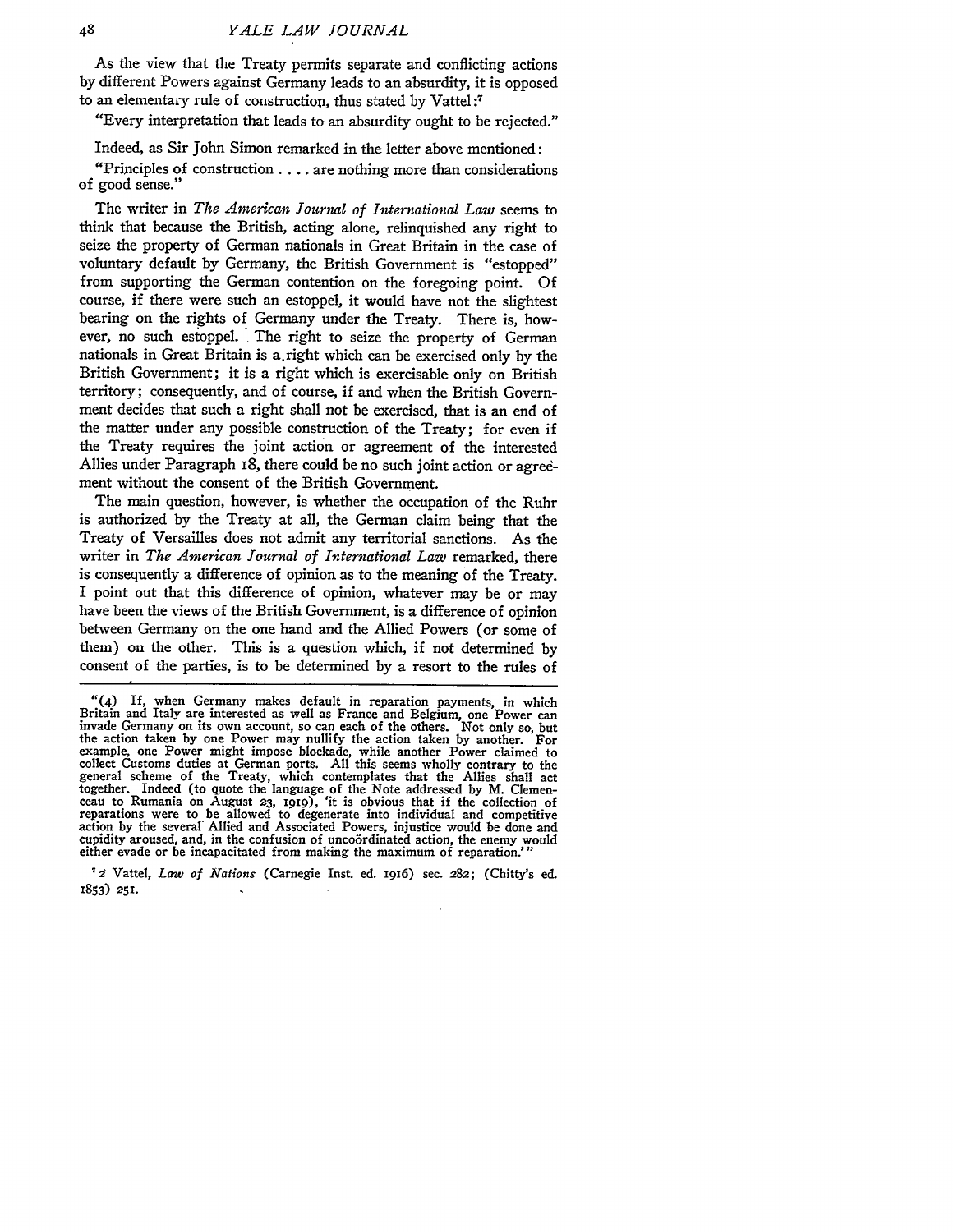interpretation and construction which are applicable; in other words, the scientific grounds provided **by** jurisprudence.8

As introduction to the discussion, it is well to remember that the terms of the Treaty of Versailles were entirely drafted **by** the Allied and Associated Powers and were presented to Germany as thus written. In this connection, I refer to one of the elementary and universal rules of jurisprudence which has perhaps been nowhere better stated than **by** Vattel<sup>9</sup> as follows:

"In case of doubt, the interpretation goes against him who prescribed the terms of the treaty: for as it was in some measure dictated by him, it was his own fault if he neglected to express himself more clearly: and by extending or restricting the signification of the expressions to that meaning which is least favourable to him, we either do him no injury, or we only do him that to which he has wilfully exposed himself; whereas, by adopting a contrary mode of interpretation, we would incur the risk of converting vague or ambiguous terms into so many snares to entrap the weaker party in the contract, who has been obliged to subscribe to what the stronger had dictated."

Any right to occupy the Ruhr under Paragraph 18 above quoted rests on the last words of that Paragraph:

".... and in general such other measures as the respective Governments may determine to be necessary in the circumstances."

I shall later on have something to say about the rule of *ejusdem generis* in connection with the construction of this language of the Treaty; but I point out here that it is only by completely ignoring legal history that one can suppose, as does the writer in *The American Journal of International Law,* that this rule "was originated by Lord Tenterden." Lord Tenterden applied the rule in 1827 in a case often cited,10 but before that date the rule was familiar law under its name of *ejusdern generis* as earlier cases show **;"1** and as a rule of construction it is very ancient. Indeed, Lord Tenterden himself must have deemed the rule an old one; for in the case cited, he applied it in the construction of two statutes of the seventeenth century.

In English law, the rule goes back at least to Coke **:12**

"When the statute speaks of dissolution, renouncing, relinfquishing, forfeiture, giving up, etc. which are inferior means, by which such religious houses came to the King, then the said latter words 'or by any

*°Sandiman v. Breach* **(I827,'K.** B.) **7** B. & **C. 96.**

*"1 Thompson v. Lady Lawley* (1800, **C.** P.) **2** B. & P. **303, 309;** *Rex v. Joseph Norris* (x8o4, Cr. Gas.) Rus. and R. *69; Stuart v. The Marquis of Bute* (i8o6, **Ch.) Ii** Ves. Jr. **657;** *Rawlings v. Jennings* (i8o6, **Ch.) 13** Ves. Jr. 39, 45; *Hotham v. Sutton* **(i8o8, Ch.) i5** Ves. Jr. **319;** *Butler v. Wildman* **(i82O, K.** B.) 3 Barn, and **Ald. 398;** *Phillips v. Barber* (1821, K. B.) **5** Barn. and **Ald. x6r.**

*" Archbishop.of Canterbury's Case* (I596) Part **II,** Coke 46a; see i Blackstone, *Commentaries* (1852) **88.**

<sup>&#</sup>x27; 1 Oppenheim, *International Law* (3d ed. **1920) 700.**

<sup>°4</sup> Vattel, *op. cit. supra* note 7, sec. **32;** (Chitty's **ed. 1853)** 443; see Bacon, *Elements of the Common Law of England* (i63o) Regula IIl. *<sup>1</sup>*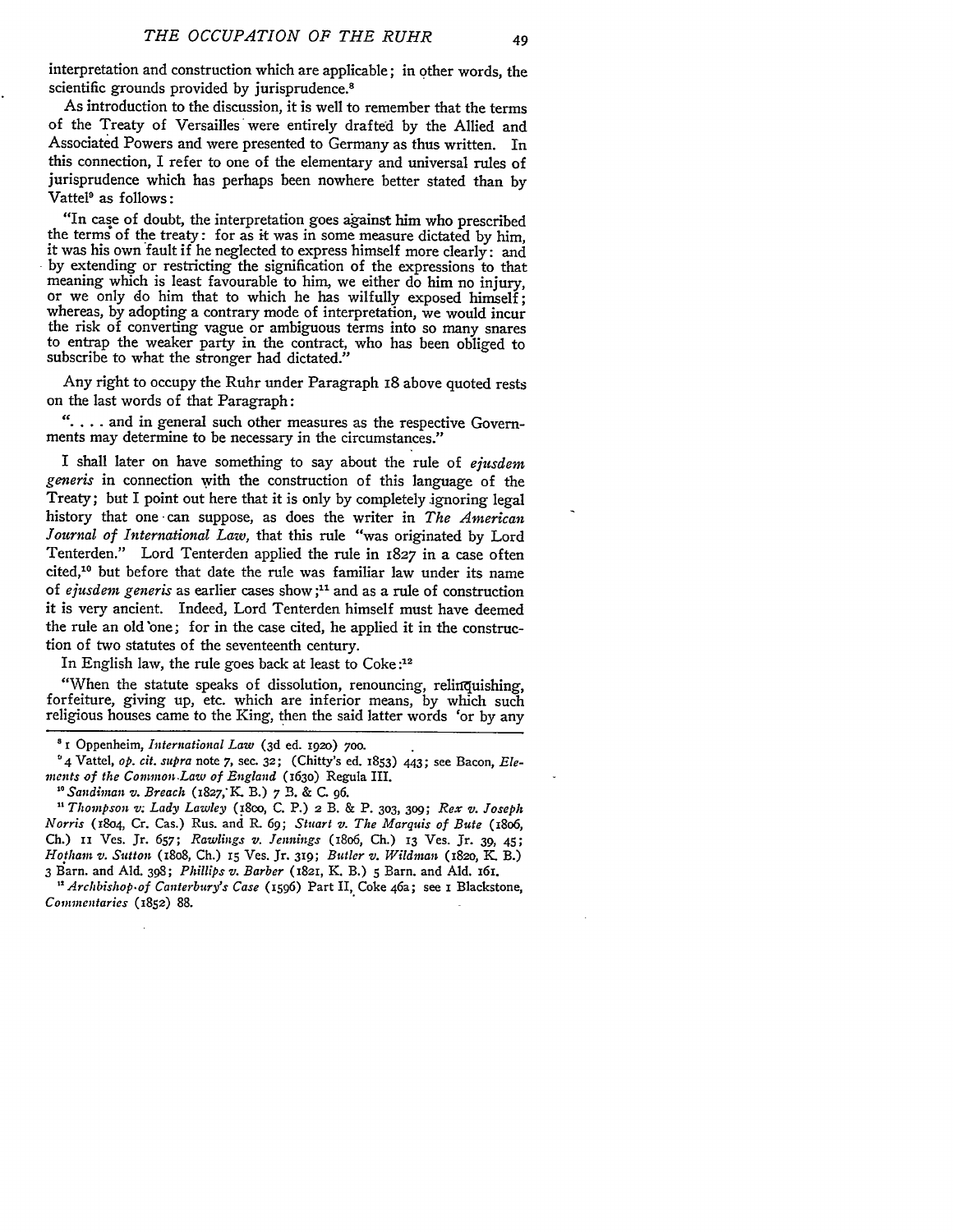other means' cannot be intended of an Act of Parliament: which is the highest manner of conveyance that can be; and therefore the makers of the Act would have'put that in the beginning, and not in the end, after other inferior conveyances, if they intended to extend the Act thereunto. But these words 'by any other means' are to be so expounded, *scil.* by any other such inferior means. As it hath been adjudged, that bishops are not included within the statute of **13** Eliz. cap. 1o., for the statute beginneth with colleges, deans and chapters, parsons, vicars, and concludes with these words, 'and others having spiritual promotions'; these latter words do not include bishops, *causa* qua supra. So the statute of WeAt. **2.** cap. **41,** the words which are, *statuit Rex, quod si abbates, priores,* **-** *custodes hospital' & aliarum domorpm religiosarum, &c.* These latter words do not include bishops, as it is holden i and 2 Phil. and Mary, Dyer, ioo.io9. for the cause aforesaid."

In the construction of treaties, as in the construction of other written agreements and papers of various kinds, the main problem is to find out the intent of those, or, as in the case of a will, of that one, who used the language. The rules which have grown up about this problem in the course of centuries are rules which are intended to aid in solving it. They are not to be applied arbitrarily, but only according to the circumstances and the language of the particular document, keeping always in view the main question of intent.

A peculiar branch of difficulty arises in connection with certain words that are sometimes called general words. I refer to such words as "all," "other," "every," "always," etc. Standing alone, in what one may call a dictionary sense, each of these words has quite a definite and precise meaning. But ordinarily words do not stand alone in a paper. They are used in groups; and it is a matter of common knowledge, and has been a matter of common knowledge for centuries, that such general words as I have mentioned, when used in sentences, are often used in a sense other than what I have called their dictionary sense, that is to say, in a loose or restricted sense. Now it has been found as a matter of common sense that when a question arises as to the meaning of a particular word or particular words in a paper, it is often very helpful to look at other words near by, which we may call neighboring words, which is a part of the common sense idea of looking at the context. This. rule of neighboring words is *called noscitur a sociis.* Of course, this rule is no more conclusive than 4ny other rule; but it is often helpful in solving the problem of intent, because in many cases a word which, standing alone, might mean any one of three or four things, obviously, by reference to neighboring words or to the context generally, can mean only one thing. The rule of *ejusdem generis* is only a sub division of the *noscitur a sociis* rule<sup>18</sup>-part of the idea of looking at the context which indeed is itself a part of the universal principle that in trying to find out the meaning and intent of any part of a paper, we

**s'i** Pope, *Legal Definitions* **(i919)** 449; Broom, Legal Maxims (8th ed. 1911) 447.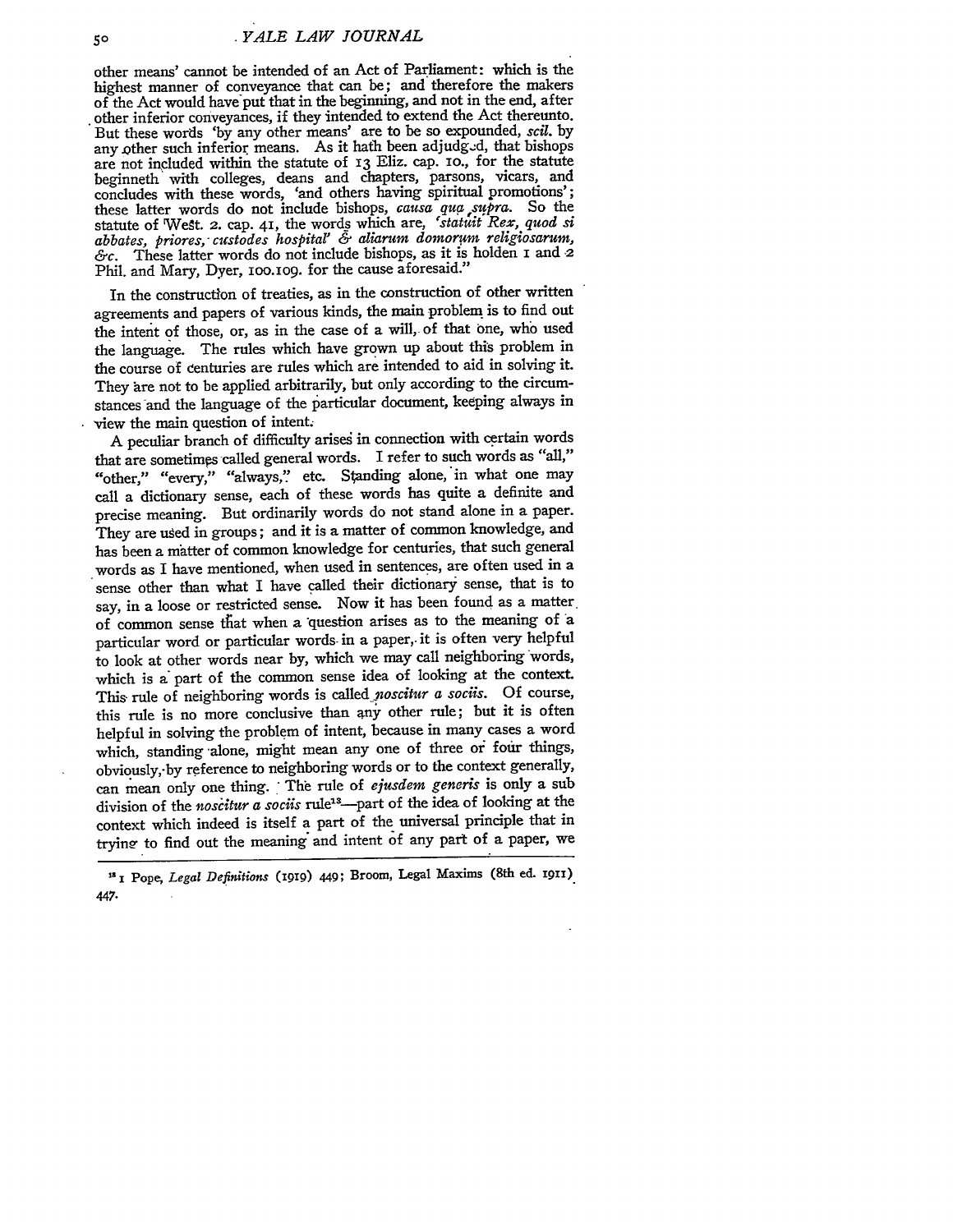must look at the whole paper, whether it be a will, a private agreement or a treaty. Accordingly, it is not necessary to go into a'detailed review of cases applying the rule of *ejusdem* generis. Contrary to the statement in *The American Journal of International Law,* the rule is, of course, in a proper case, applied to treaties;<sup>14</sup> and while the point is of little consequence, I do not agree that there is any "modern tendency". in the application of the rule to the word "other."<sup>15</sup> It is also erroneous to think that the "rule has but little, if any, value in the interpretation of statutes conferring discretionary powers on the judiciary or public functionaries."<sup>16</sup> I repeat that the rule of *ejusdem generis* is only one of the rules of construction, and that, of course, like every other rule of construction, it never has an arbitrary application.<sup>17</sup> It is a part of a general principle of common sense of looking at everything that was written and not only at part of what was written, and whether in any particular case the rule is or is not to be applied is a matter of reason and judgment in that very case. A host of authorities might be cited to show how ancient almost all the modern principles and rules of construction ire, including this rule of *ejusdem generis.'8*

I now refer to two cases in the Supreme Court of the United States relating to treaties. In *Fabre v. United States*<sup>19</sup> the Court was called upon to construe the words "other countries" in Article VIII of the Commercial Convention of **1903** with Cuba, the question being whetler

<sup>16</sup> The statement to this effect in The American Journal of International Law is quoted from *2* Stroud's *Judicial Dictionary,* 1267. The two cases dited **by** Stroud for his statement do not support the view.

**"A** curious illustration of this principle may be found in a case in the Court of Appdal *(S. S. Magnhild v. McIntyre Brothers &* **Co.** [1921] 2 K B. **97).** In discussing two expressions in the *same clause* of 'a charter party, one of the Judges said (pp. 103, 105) that the ejusdem generis rule did not apply to one of those expressions ("or other accident") but that the rule "should be strictly applied" to the other expression ("or otherwise").

**<sup>12</sup>**Grotius, *The Rights of War and Peace* (Campbell's transl. **1814) 155; 1** Digest of Justinian (Monroe's transl. 1904) Title III, 20, 21; Bacon, *Elements of the Common Law of England,* Regula III.

(1911) **22I U. S.** 649, 31 Sup. Ct. **659.**

 $5<sup>T</sup>$ 

<sup>&</sup>lt;sup>14</sup> See discussion *infra* and cases cited; .see also 2 Vattel, *op. cit.* sec. 270; (Chitty's ed. 1853) 247, **8.**

<sup>&</sup>lt;sup>15</sup> This idea of a "modern tendency" is doubtless based on an expression of the Master of the Rolls in a case of a post-nuptial settlement where the question' of construction concerned a demise **by** a husband for the benefit of his wife; *Anderson v. Anderson* [1895] 1 **Q.** B. **749, 752.** That no such "modern tendency" exists in England is shown by a case in the Court of Appeals in 1908 which reviews at length the Anderson case and numerous other English cases, *Tillmans & Co. v. SS. Knutsford, Ltd.* [xgo8] 2 K. B. **385** (affirmed in the House of Lords [i9o8] A. C. 406). In that case, the rule was applied to the words "or any other cause," and one of the judges cited cases which, he said at page **401,** "go to show that the true rule is that the restricted meaning is the one which primarily applies." The whole discussion of the subject in the case cited is illuminating. A long list of American cases will be found in ig **C. J.** i225.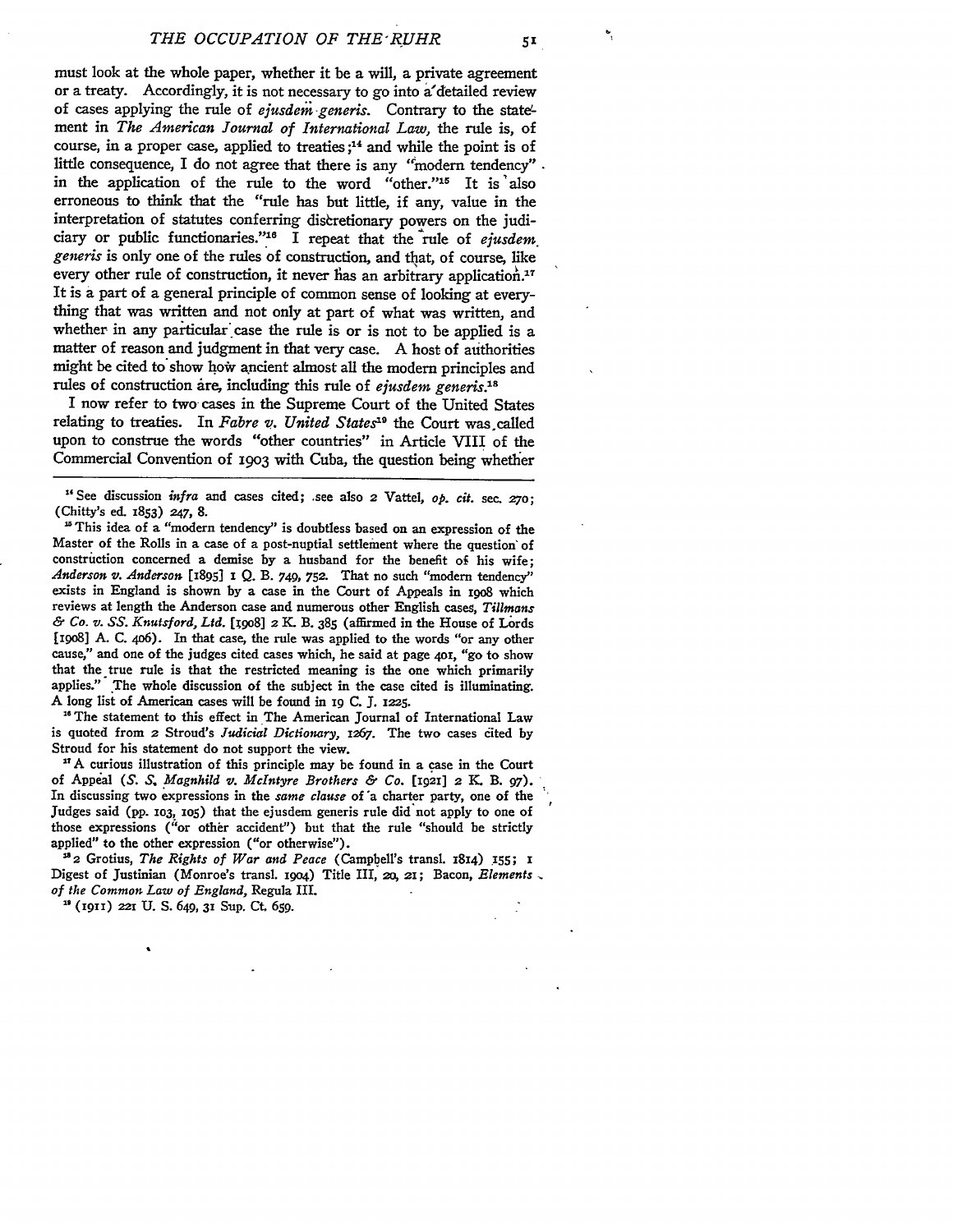the Philippine Islands were or were not within this expression "other countries." Obviously, the Philippine Islands, under a broad use of the word "other," may very properly be said to constitute a country "other" than the United States, just as they may be said to constitute a country "other" than Cuba. -The Court first examined the question in the light of United States Statute Law and decisions; recognizing, however, that United States Statutes and decisions might not be conclusive on the understanding of *Cuba* as to the meaning of the treaty, the Court then went on to look at the context, and found in that context the word "imports"; and because of this word "imports" the Court gave a restricted meaning to the words "other countries" and excluded the Philippine Islands therefrom. The discussion on this point is at pages 659 and 66o of the opinion, and is very illuminating. Here is a restricted construction of the word "other" in a treaty, announced by one of the highest authorities in questions of international law. It is a modern case, and a very strong case on the question of construction, for the reason that it finds a restricted construction of the word "other," not even from preceding particular expressions, but merely from one preceding word—"imports." Of course the rule of construction applied in this case by the Supreme Court of the United States here goes farther even than the rule of *ejusdem generis.*

Let us look at another treaty case in the Supreme Court of the United States, *United States v. Percheman.20* The case turned upon a proper construction of the treaty of **1819** between the United States and Spain and the opinion was delivered **by** Chief Justice Marshall. In construing the clause of cession in the treaty, Marshall wrote as **follows :21**

"The language of the second article conforms to. this general principle: 'His Catholic Majesty cedes to the United States in full property and sovereignty, all the territories which belong to him, situated to the eastward of the Mississippi, **by** the name of East and West Florida.' A cession of territory is never understood to be a cession of the property belonging to its inhabitants. The king cedes that only which belonged to him; lands he had previously granted, were not his to cede. Neither party could so understand the cession; neither party could consider itself as attempting a wrong to individuals, condemned **by** the practice of the whole civilized world. The cession of a territory, **by** its name, from one sovereign to another, conveying the compound idea of surrendering at the same time the lands and the people who inhabit them, would be necessarily understood to pass the sovereignty only, and not to interfere with private property. *If this could be doubted,* the doubt would be removed **by** the particular enumeration which follows: 'The adjacent island, dependent on said provinces, all public lots and squares, vacant lands, public edifices, fortifications, barracks and other buildings which are not private property, archives and documents which relate directly to the property and sovereignty of the said provinces, are included in this article.' This special enumeration could not have been made, had the first clause of the article been

**so** (1833, **U. S.)** 7 Pet. **51.**

*<sup>&#</sup>x27; Supra* note 2o, at **p. 87.**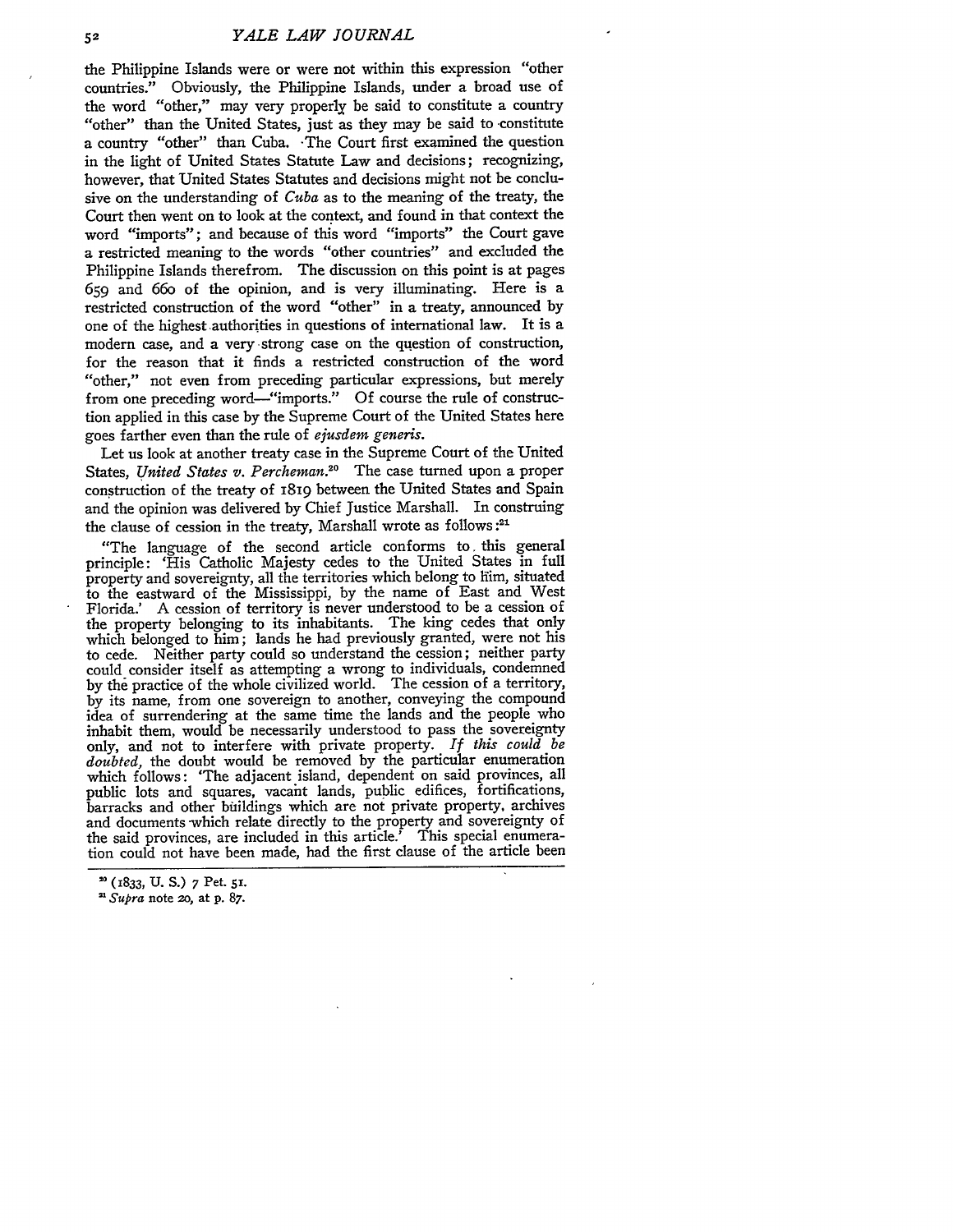supposed tb pass not only the objects thus enumerated, but private property also. The grant of buildings could not have been limited by the words 'which are not private property,' had private property been included in the cession of the territory." (Italics mine.)

In other words, Marshall said, first, that under the general principles of international law the sweeping language of the treaty which he quotes would not pass the property belonging to the inhabitants of the ceded territory. Then he goes on to say, in effect, that even if this general principle of international law does not apply, the rule of *ejusdem* generis does, and that the general description is limited by what he calls "the particular enumeration." A clearer statement of the applicability of this rule to a treaty could hardly be made than was made by Chief Justice Marshall.

Now let us look at the Treaty of Versailles and see from it the meaning of Paragraph i8 above quoted. If the language of that Paragraph **is** is to be given the French interpretation, it means that by two words "other measures" the Allies had the right under the Treaty to occupy the whole of Germany upon Germany's default in the payment of money. Now I point out that such an interpretation makes the previous language in this Paragraph i8 meaningless. Of course, it is not to be supposed that the Allies were doing a vain thing when they wrote the words "economic and financial prohibitions and reprisals," but the broad interpretation suggested for the words "other measures" would render these-previous words of not the remotest consequence. If the Treaty in two words says that the Allies can do anything at all, why say they may take economic measures, and why say that they may take financial measures, of prohibitions and reprisals? This Paragraph is mentions four particular measures which the Allies may take, namely, economic prohibitions, financial prohibitions, economic reprisals and financial reprisals. 22 Why are these four measures mentioned if the words of mention do not have the slightest effect whatever? Why, I ask, did M. Klotz request to have the word "financial" put into this paragraph if it already included the whole dictionary?

It is to be pointed out that this Paragraph 18 is a paragraph of an Annex to Part VIII of the Treaty, and, in general, this Annex relates to the powers of the Reparation Commission. Indeed, one of these powers of the Reparation Commission is to make recommendations as to the actions to be taken under Paragraph is (see Paragraph **17).** It is not to be supposed that the actions to be taken under Paragraph 18 are any different in character, or any greater in degree, than the actions which *might* be recommended under Paragraph 17 by the Reparation Commission; and certainly, the recommendations to be made by the

<sup>&</sup>lt;sup>22</sup> The words "economic and financial" qualify the word "reprisals" as well as the word "prohibitions." I think this would be so if the English text stood alone, but the French text "de prohibitions et de représailles économiques et financières" makes it unquestionable.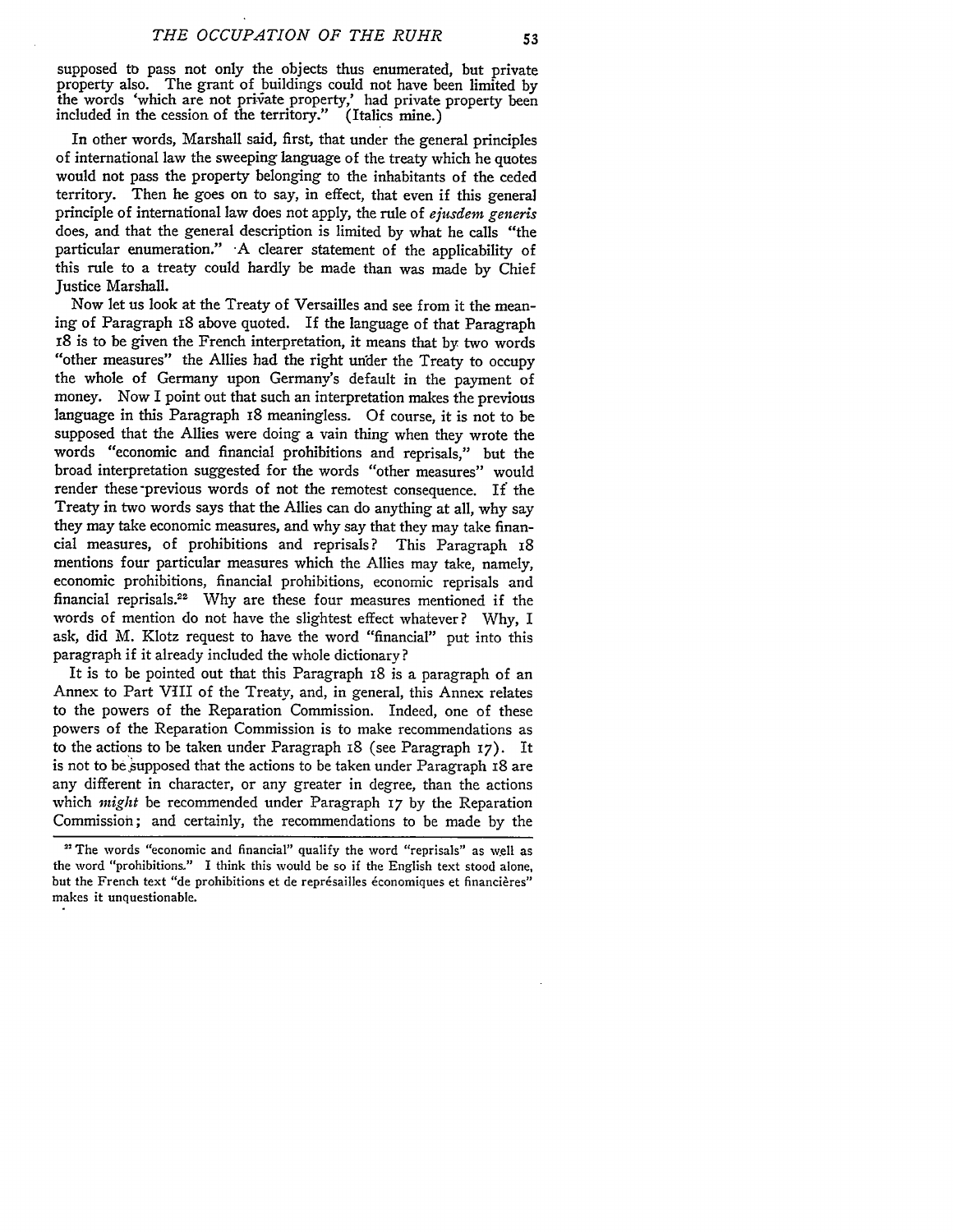Reparation Commission are very naturally to be economic and financial recommendations, and not political recommendations. The whole duties of the Reparation Commission are economic and financial. The whole Annex, and, indeed, the whole part of the Treaty to which it is an annex, relates to economic and financial matters: such provisions as that for the determination of Germany's capacity to pay, for the issuance of bonds, for the acceptance of payment in kind, illustrate this point; the Commission, under -Paragraph **i2,** has a wide latitude as to its control of handling the whole reparation problem. It is an economic and financial body.

It may indeed well. be argued that without resort to any rule of construction and under the precise words of the Treaty, the occupation of the Ruhr by the French is unauthorized by the Treaty. It is specifically prbvided in Paragraph **12** of this Annex **2** that the Reparation Commission "shall have authority to interpret its provisions," that is to say, the provisions of "this 'Part" of the present Treaty which is Part VIII, and which ificludes the Annex **2** of which Paragraph i8 above quoted is one paragraph. I note incidentally that by Paragraph II, in coming to .decisions the Reparation Commission shall be guided "by justice, equity and good faith." Now turning to Paragraph 13, we find the rules of voting in the Commission. In general, the Commission decides by a majority vote,<sup>23</sup> but on certain specified questions, "unanimity is necessary." One of these questions is sub-division of Paragraph **13,** which reads as-follows: "Questions of the interpretation of the provisions of this Part of the present Treaty."

Now the British Government and its representative on the Reparation Commission, as well as the German Government, have dissented from the view .that under Paragraph i8, which is one of the paragraphs which the Reparation Commission has express authority to interpret, the French can go into the Ruhr. Accordingly, there has not yet been any interpretation of this paragraph **of** the Treaty by the Reparation Commission. In a case such as this, when the interpretation of a treaty is in dispute, and where the body which has been given the right 'to interpret a particular paragraph of the Treaty has *not* interpreted it, it cannot be supposed that each one of the Powers having different views may proceed according to its own interpretation. Such a construction again might lead to contradictory and perhaps impossible results. Moreover, it cannot be said that these provisions for the interpretation of this part **.f** the Treaty by the Reparation Commission are provisions *merely* for the benefit of the Allies. They are provisions for the benefit of the Allies and for the benefit of Germany as well, because they are in a Treaty which binds Germany; and Germany has the right to insist that there be an interpretation of this Treaty in accordance with its terms before any action is taken under a disputed clause of the Treaty.

<sup>13</sup> Thus, a majority vote of the Commission is sufficient to declare Germany in voluntary default.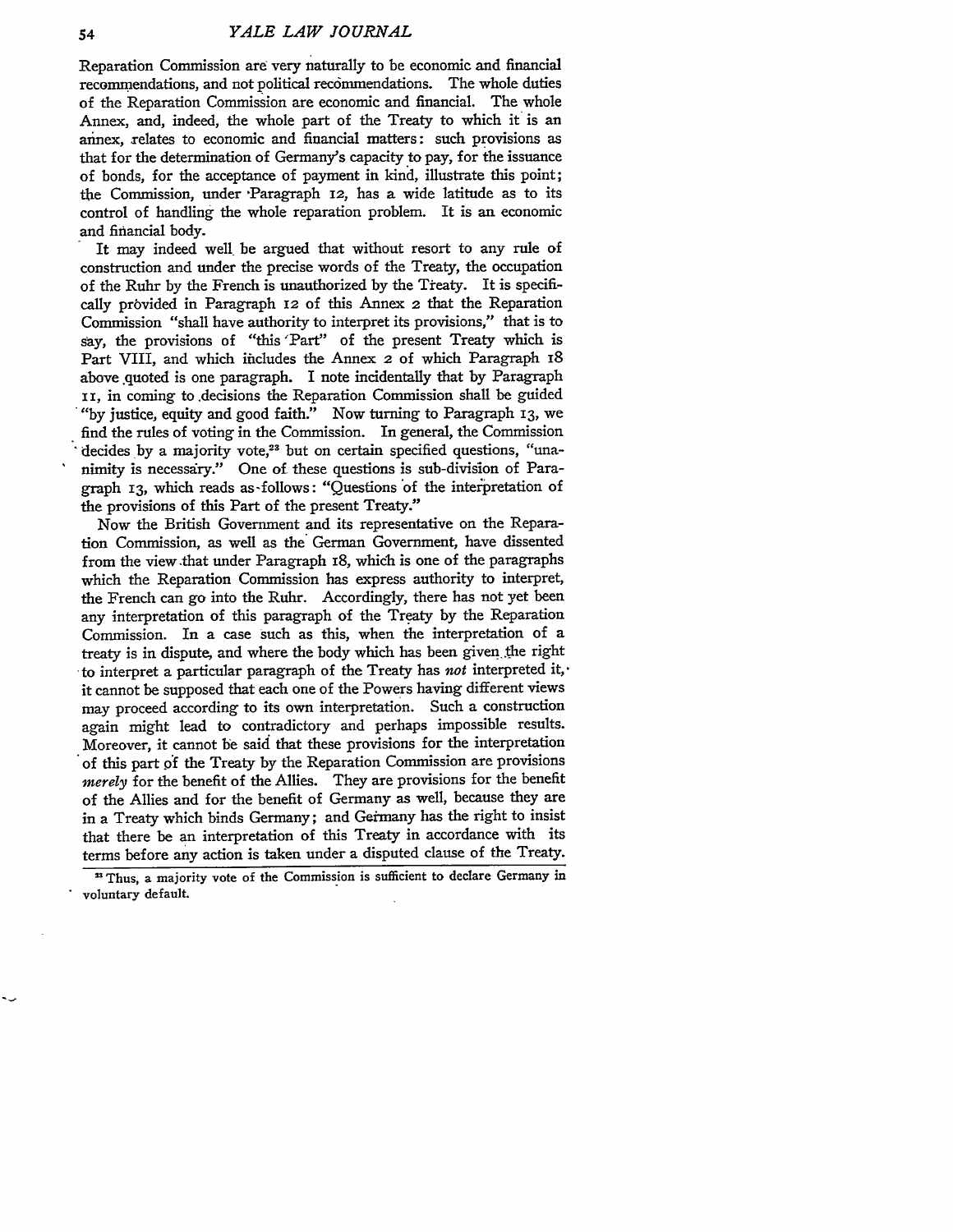In this connection it may be well to quote the remarks of the Allied Powers in regard to the Reparation Commission generally.

I quote from the reply of the Allied and Associated Powers included with M. Clemenceau's letter bf June i6, **1919,** under the heading Part VIII-Reparation:

"In short the observations of the German Delegation present a view of this Commission so distorted and so inexact that it is difficult to believe that the clauses of the Treaty have been calmly or carefully examined. It is not an engine of oppression or a device for interfering with German sovereignty. It has no forces at its command; it has no executive powers within the territory of Germany; it cannot, as is suggested, direct or control the educational or other systems of the country. Its business is to fix what is to be paid; to satisfy itself that Germany can pay; and to report to the Powers, whose Delegation it is, in case Germany makes default. If Germany raises the money required in her own way, the Commission cannot order that it shall be raised in some other way; if Germany offers payment in kind, the Commission may accept such payment, but, except as specified in the Treaty itself, the Commission cannot require such a payment."

Let us look still further, however, at the question of construction, aside from the powers of interpretation given to the Reparation Commission. The broad construction of the two words "other measures" would not only exclude the prior words of Paragraph 18 from having any meaning in the Treaty, but would, in effect, to a large extent, make superfluous the territorial guarantees of Part XIV of the Treaty. Article 430, for example, relates to a finding by the Reparation Commission under Paragraph *7* of Annex 2 of Part VIII, and it says that if the Reparation Commission makes such a finding, any part of the Rhineland which has been evacuated may be reoccupied. Article **430** does not give this right of reoccupation of the Rhineland except in regard to Germany's refusal to execute the Treaty in respect of *reparations.* Clearly, this Article is a superfluous piece of writing if the matter was already covered by two words in Paragraph 18 of Annex **2** of Part VIII. It is not a question, as the writer in *The American Journal of International Law* seems to think, of restricting one paragraph of the Treaty by looking at another. The question is to detrmine the meaning of the whole Treaty by looking at it all, and to look at it all so as to give effect to all of it; not to make some of it superfluous and unnecessary.

The writer in *The American Journal of International Law* cites indirectly, through a State Department note, a remark of Vattel to the effect that the interpretation which would render a treaty null cannot be admitted. To say that the interpretation of a treaty which restricts the occupation of German territory to that in-which are only seven millions of- Germans instead of territory in which there are eleven millions renders it null, is to use language which I do not comprehend. However, as the writer relies upon Vattel, I refer here to a few of the expres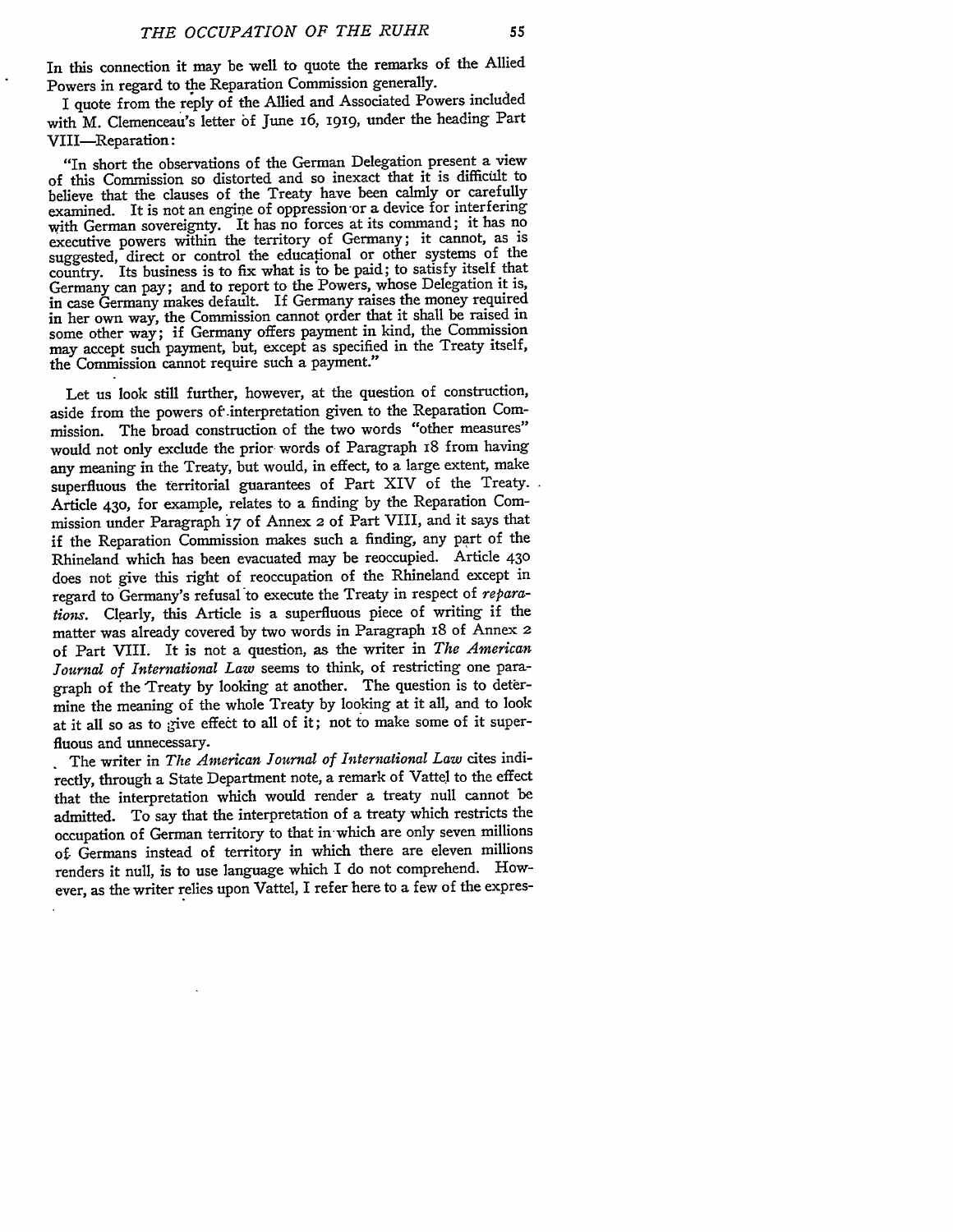sions of Vattel concerning what are called "odious"<sup>24</sup> provisions in a treaty:

" . . . everything that is not for the common advantage, everything that tends to destroy the equality of a contract, everything that onerates only one of the parties, or that onerates the one more than the other, is odious...

 $\cdots$  **Everything that contains a penalty is odious.**..."

".... although neither absurdity nor injustice results from the proper meaning of the terms,—if, nevertheless, manifest equity or a great common advantage requires their restriction, we ought to adhere to the most limited sense which the proper signification will admit, even in an affair that appears favourable in its own nature,  $\dots$ ."<br>" $\dots$  we should, when there is question of odious things, interpret

the terms in the most limited sense: we may even to a certain degree adopt a figurative meaning, in order to avert the oppressive consequences of the proper and literal sense, or any thing of an odious nature, which it would involve: **...."25**

I quote also from Grotius on the same point:

**"....** Treaties of an odious kind are those which lay greater burdens on one party than on the other, which contain penalties for non-per- formance, or which lead to an abrogation or infraction of former treaties **.... "26**

The writer in *The American Journal of International Law* mentions the views of M. Tardieu in this matter. The eminent position of M. Tardieu is familiar to all and no one has more respect for him and for his views than I; but the opinion of any framer of the Treaty is not here conclusive of a legal question. If it were, I could cite as against the view of M. Tardieu the expressions of one who had an even greater part than he in making the Treaty;<sup>27</sup> in my opinion, however, the discussion is not advanced by such expressions on either side. Looking at the whole Treaty, it seems clear to me that the words "and in general such other measures as the respective Governments may determine to be necessary in the circumstances" should properly be construed only to include such other measures as are similar to those of the preceding enumeration. For this case, I think we may rightly adopt the words

**"** While this word "odious" is not now in common use in reference to treaties, the principles of the older writers in connection with it are recognized by the later authorities. For example, one leading authority states that: "whenever, or in so far as a state does not contract itself out of its fund express language, a treaty must be so construed as to give effect to those rights. Thus, for example, no treaty can be taken to restrict **by** implication the exercise of rights of sovereignty or property or self-preservation. Any restriction of such rights must be effected in a clear and distinct **manner.....** Hall, *International Law* (7th **ed. 1917)** 348. See also the reasoning of the decision in *The North*

<sup>25</sup> 2 Vattel, op. cit. supra note 7, secs. 299-308; (Chitty's ed. 1853) 263-7.<br><sup>26</sup> Grotius, op. cit. supra note 18, 149.

**'** I refer to Woodrow Wilson and his Armistice Day address reported in the New York Times of November *i,* 1923.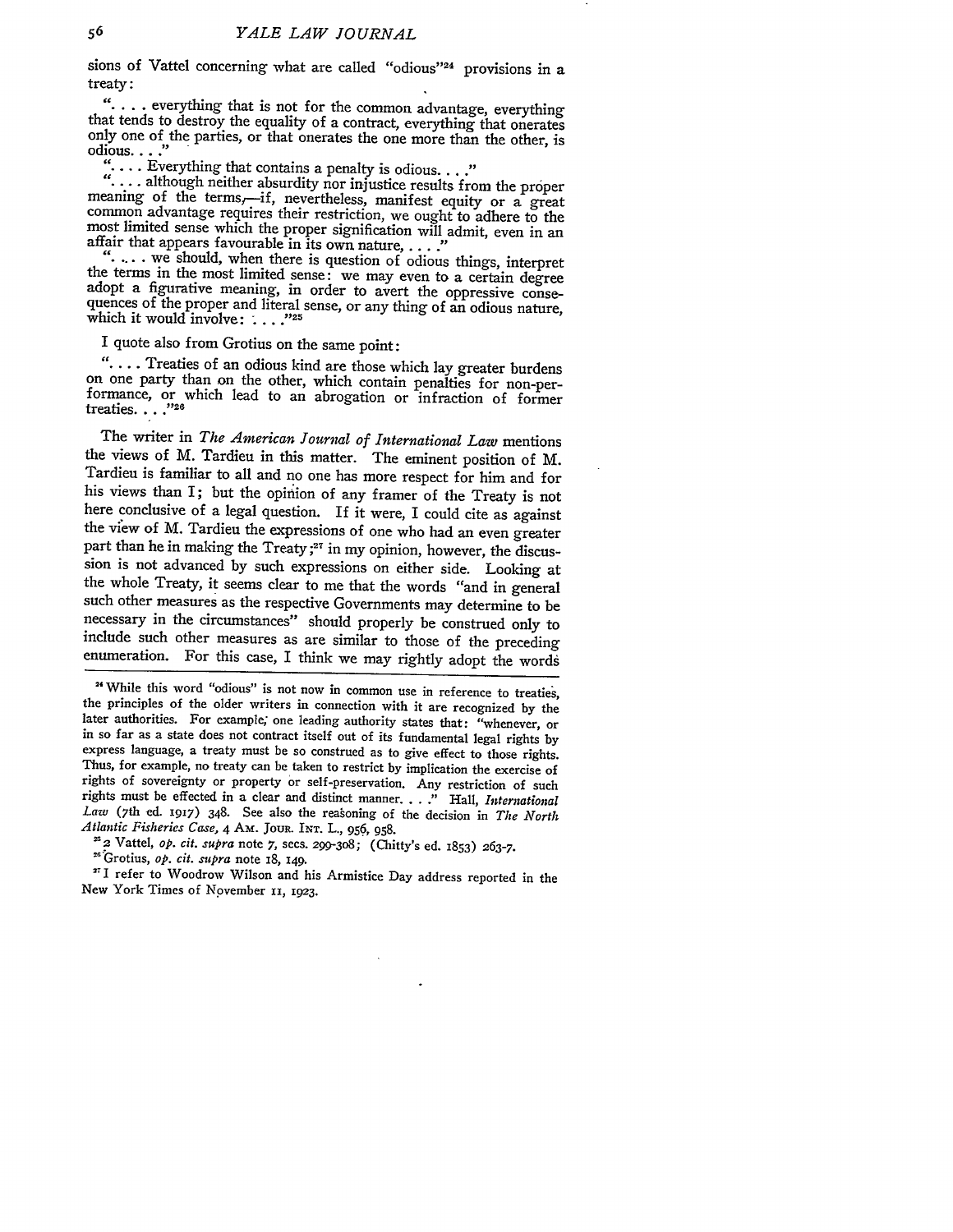of a case in the House of Lords: "When a specific enumeration concludes with a geneial term, that term *is,* by a well known canon of construction, held to be limited to alia similia."<sup>28</sup>

I confess my inability to comprehend an argument as to the meaning of the Treaty based upon the practical interpretation thereof *by the Allies.* It is news to me that an act by one party to an agreement, which has been constantly denounced and disputed by the other party, is a practical interpretation of an agreement. I never before heard of an argument which would lead to the conclusion that the German invasioh of Belgium in **1914** was a "practical interpretation" of the Treaty of 1839; and I point out here that the author in *The American Journal of International Law* refers to the Protocol of Spa on July 16, **1920,** as signed by Germany, but omits the significant fact that it was signed by Germany *under reserve of Article 720* which is the very Article in the Protocol which contains the words quoted by the writer regarding the occupation of the Ruhr. An argument has been based by the writer in *The American Journal of International Law* on the provisions of Article 248 of the Treaty, reading as follows:

"Subject to such exceptions as the Reparation Commission may approve, a first charge upon all the assets and revenues of the German Empire and its constituent States shall be the cost of reparation and all other costs arising under the present Treaty or any treaties or agreements supplementary thereto or under arrangements concluded between Germany and the Allied and Associated Powers during the Armistice or its extensions **... "**

The idea that this Article 248 has the slightest reference to territorial sanctions has been answered, and has been answered conclusively and officially by the Allies themselves. In the reply of the Allied and Associated Powers transmitted to the German Government with the note of M. Clemenceau, of June 16, **I919,** is contained the following under the heading, Part IX, Financial Clauses, making specific reference to Article 248:

*". ...* Within the Empire the Allied and Associated Powers have claimed a charge only on the property and resources of the Empire and the German states. Their right in this regard, resulting from the financial clauses, has been limited as far as possible, and an effort has been made to avoid giving it any vexatious character. Finally, all exceptions compatible with the rights of the Allied and Associated Powers have been granted, and these will permit the economic interests and credit of Germany to be protected as far as possible.

In a word, in view of the burdens that Germany must assume, the financial provisions adopted by the Allied and Associated Powers spare the essential interests of Germany as far as possible.

<sup>&</sup>quot;Lord Watson in *Countess of Rothes v. Kirkcaldy Waterworks Commissioners* (1882, H. L.) L. R. *7,* A. C. *694* at p. 706. The case turned on the language of a Scotch statute and the Judge pointed out that that Statute did not contain a "general 'term" such as the word "other."

<sup>&</sup>lt;sup>29</sup> 16 AM. JOUR. INT. L., Supplement, 205-206.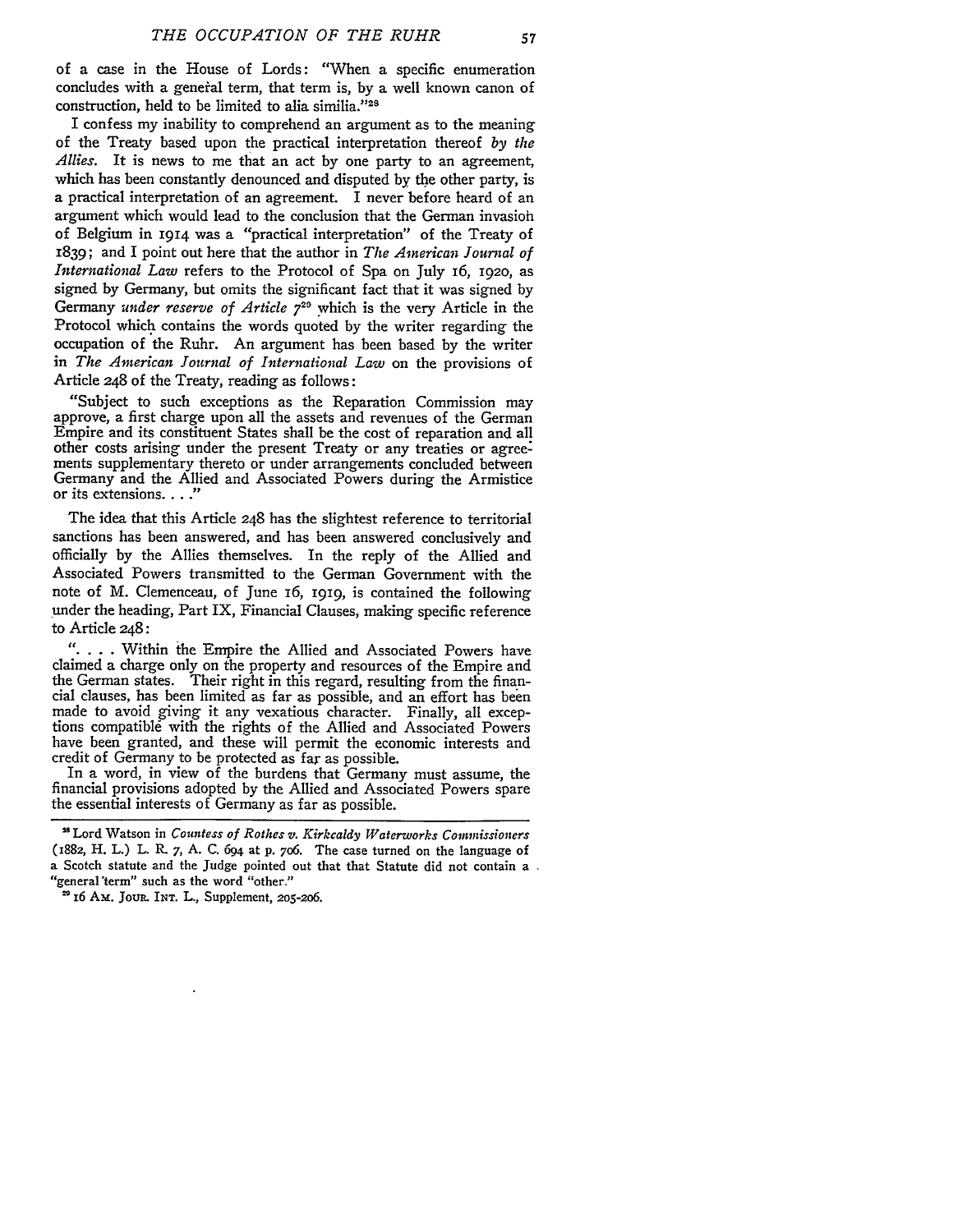i. The Allied and Associated Powers again assert their right to obtain the payment of reparations and other charges resulting from the Treaty, in priority to the settlement of all other debts of the Empire or of the German States.

Nevertheless, they consider it proper to provide, in certain special cases, for the granting of exceptions to the general principle thus laid down, and they are ready to insert at the beginning of Article 248 the following sentence:

'Subject to such exceptions as the Reparation Commission may approve a first charge.'

This new stipulation will permit measures to be taken with a view to protecting Germany's credit as far as possible."

It is, of course, made certain by this language that the provisions in Article 248 were intended merely to provide for the payment of reparations and other Treaty charges *in priority to the debts of Germany and of the States of Germany.* It is nearly five years too late to claim that Article 248 has other meaning.

The author in *The American Journal of International Law* mentions the declaration signed by Mr. Wilson, Mr. Lloyd George and M. Clemenceau, on June 16, 1919, published by Mr. Baker,<sup>30</sup> and says that this declaration "appears to have been the result of French dissatisfaction with the guarantee clauses."

No authority is cited for this statement, and it is directly contrary to all the known evidence on the subject. Baker says about it that the declaration was suggested **by** Mr. Wilson on June 12 for the purpose of "getting out of the threatening impasse between Lloyd George and Clemenceau.31 He adds that it "satisfied neither the British, for whom it was too mild, nor the French, for whom it was too strong." Then he makes this important statement:

"Some of its terms were known, however, and made Poincaré rage and attack Clemenceau for betraying France to Lloyd George."

It would be interesting to know the basis for the statement in *The American Journal of International Law* .that this declaration was the "result of French dissatisfaction with the guarantee clauses," for the declaration, so far as it goes, weakens these very clauses. Finally, if there could remain any doubt as to whether the Treaty ought to be interpreted in favor of the occupation of the Ruhr or against it, I refer to the fact that there is an official basis for the construction of this .Treaty, which does not ordinarily exist in the rase of treaties. This basis of construction was stated by the Allied Powers in their reply to Germany included in the note of M. Clemenceatt of June 16, **i919,** which I have mentioned above, and reads as follows:

*<sup>302</sup>* Baker, *Woodrow Wilson and World Settlement,* **117.** Mr. Baker is mistaken in thinking that the declaration was published for the first time by him. It was printed in **1919** by the British Government as Command 24D.

*I Supra* note 28, at p. i16.